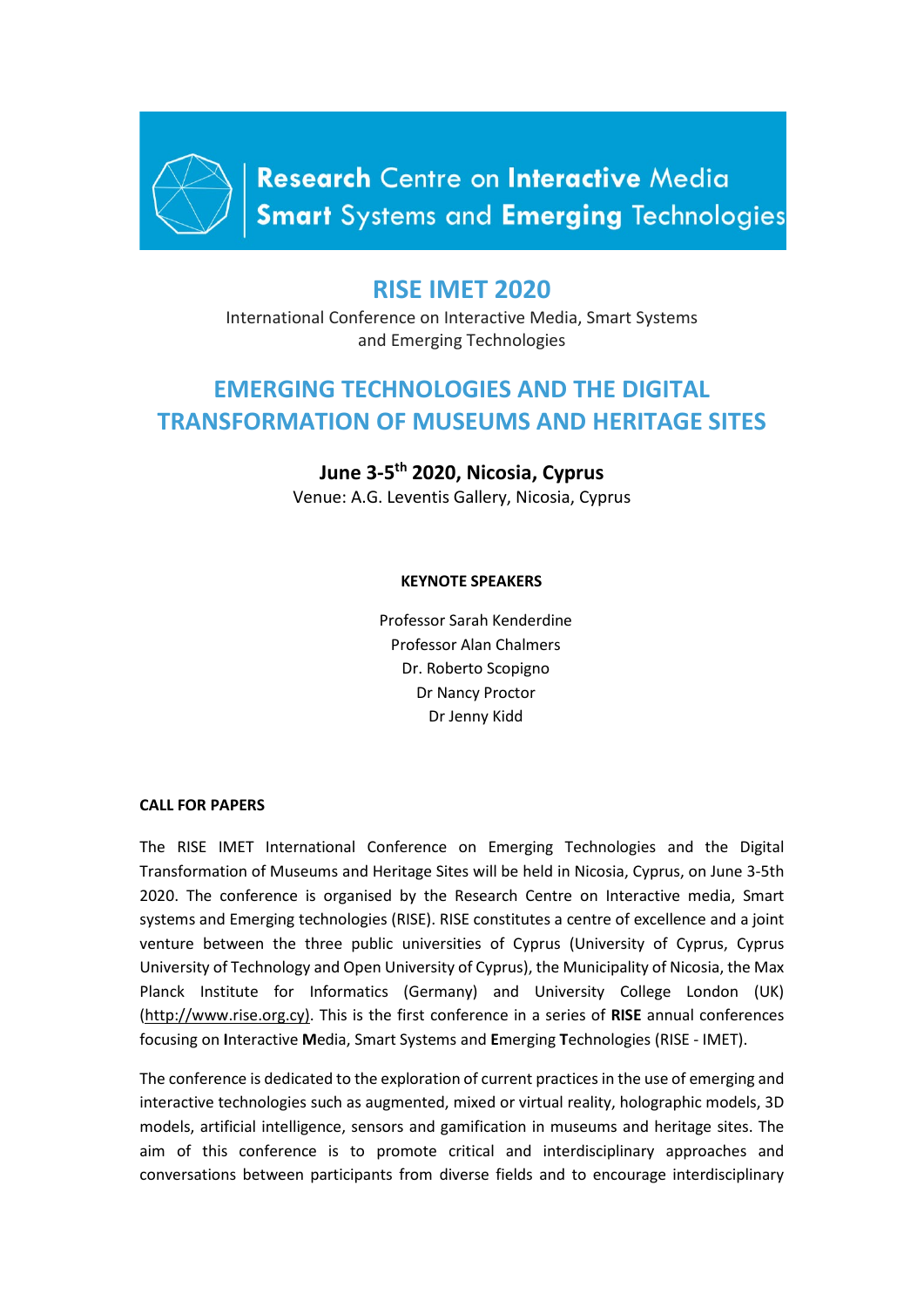dialogue between academics and professionals from various backgrounds on digital advances, innovation and their impact on the field of cultural heritage. Thus, we encourage the submission of abstracts from academics and professionals from the fields of museum studies, cultural heritage, computer science, heritage management, artificial intelligence, visual arts and cognitive science amongst others.

Potential themes include but are not limited to:

- Advantages, challenges and limitations of emerging technologies
- Current theoretical and practical approaches in digital heritage
- Case studies of successful or not-so-successful implementations of emerging technologies in museums and heritage sites (critical approaches to the application of emerging technologies)
- Emerging trends in the digital presentation, interpretation and management of cultural heritage
- VR, AR, MR, Mobile Applications and Gamification in museums and heritage sites
- Cultural Informatics and ethical considerations
- The application of emerging technologies in specialised areas of cultural heritage, e.g. contested heritage, intangible cultural heritage, World Heritage Sites
- Immersion, immersive experiences and authenticity in cultural heritage
- Interactive/Emerging Technologies and education/museum pedagogy
- New technologies and visitor behaviour analysis/visitor studies
- Cultural tourism and emerging technologies: museums, heritage sites and smart applications
- Technologies of crowdsourcing for museums and heritage sites/participatory memory practices through technology
- Affective technologies and museums
- Galleries, technology and contemporary art

## **Guide for submissions**

To submit an abstract, panel, session, workshop or poster proposal please follow the directions found on our website: http://cyprusconferences.org/riseimet2020

Deadline for abstract submission: 30 November 2019

Abstracts should be no more than 500 words including references. For bibliographical references please follow APA style [\(https://apastyle.apa.org/\)](https://apastyle.apa.org/).

The organisers also welcome proposals for panel discussions, sessions, workshops and poster presentations. Proposals should be no more than 500 words and should include details of potential participants, topics, and presenters. The chair of each panel discussion or session will be expected to organise the structure of the discussion, set the order of presentations and coordinate the session.

All accepted abstracts will be published in the conference abstract book which will be available as a booklet at the conference. In addition, after the conference, authors will be given the opportunity to submit their full papers and be considered for publication in the conference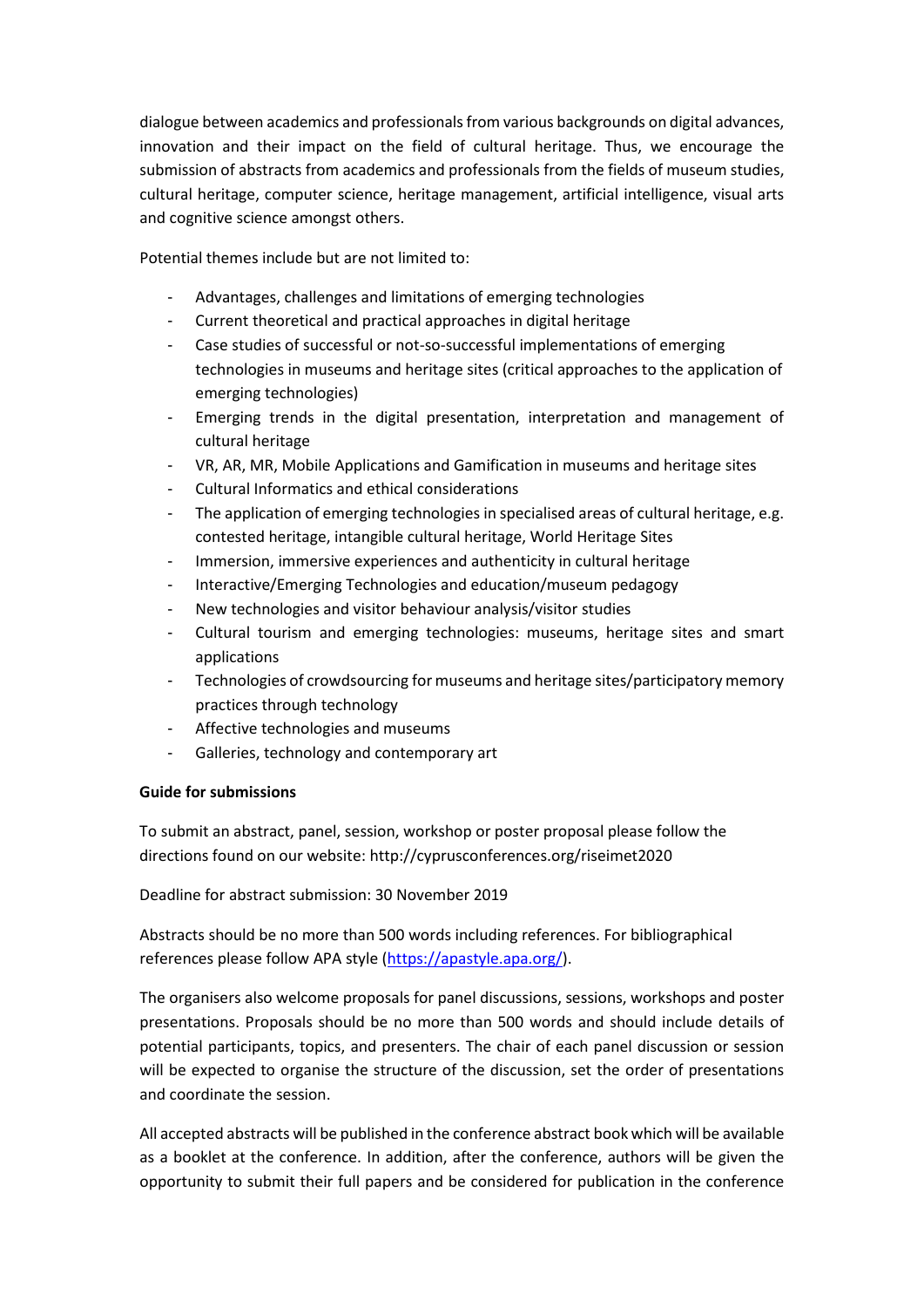proceedings. It is planned to publish the proceedings with Springer in their Communications in Computer and Information Science series (final approval pending). Submitted full papers will go through the process of peer-review.

## **Important Dates**

Deadline for abstract submission: 30 November 2019 Notification of acceptance: 1 February 2020 Early registration: 1 February - 31 March 2020 Late registration: 1 April - 15 May 2020 Conference Dates: 3-5 June 2020

For any enquiries regarding the conference, please contact Dr. Maria Shehade at: [museumconference@rise.org.cy](mailto:museumconference@rise.org.cy)

## **CHAIRS**

- Theopisti Stylianou-Lambert, Associate Professor, Cyprus University of Technology/ Research Centre on Interactive media, Smart systems and Emerging technologies (RISE)
- Maria Shehade, Research Associate, Research Centre on Interactive media, Smart systems and Emerging technologies (RISE)

#### **CONFIRMED KEYNOTE SPEAKERS**

- Professor Sarah Kenderdine, Laboratory for Experimental Museology (eM+), École Polytechnique Fédérale de Lausanne (EPFL), Switzerland
- Professor Alan Chalmers, WMG, University of Warwick, United Kingdom
- Dr Nancy Proctor, Director, The Peale Center for Baltimore History and Architecture, USA
- Dr Jenny Kidd, Senior Lecturer, School of Journalism, Media and Culture, Cardiff University, UK
- Dr. Roberto Scopigno, Director ISTI-CNR, Pisa, Italy

#### **SCIENTIFIC COMMITTEE**

- Tim Weyrich, Deputy Director of the UCL Centre for Digital Humanities, Professor of Visual Computing[, UCL Department of Computer Science,](http://www.cs.ucl.ac.uk/) UK
- Andrea Witcomb, Professor of Cultural Heritage and Museum Studies, Deakin University, Australia
- **Bernard Frischer, Director of the Virtual World Heritage Laboratory, Department of** Informatics Indiana University, USA
- Giasemi Vavoula, Associate Professor, School of Museum Studies, University of Leicester, UK
- **EXECT:** Gareth Beale, Lecturer, University of Glasgow, UK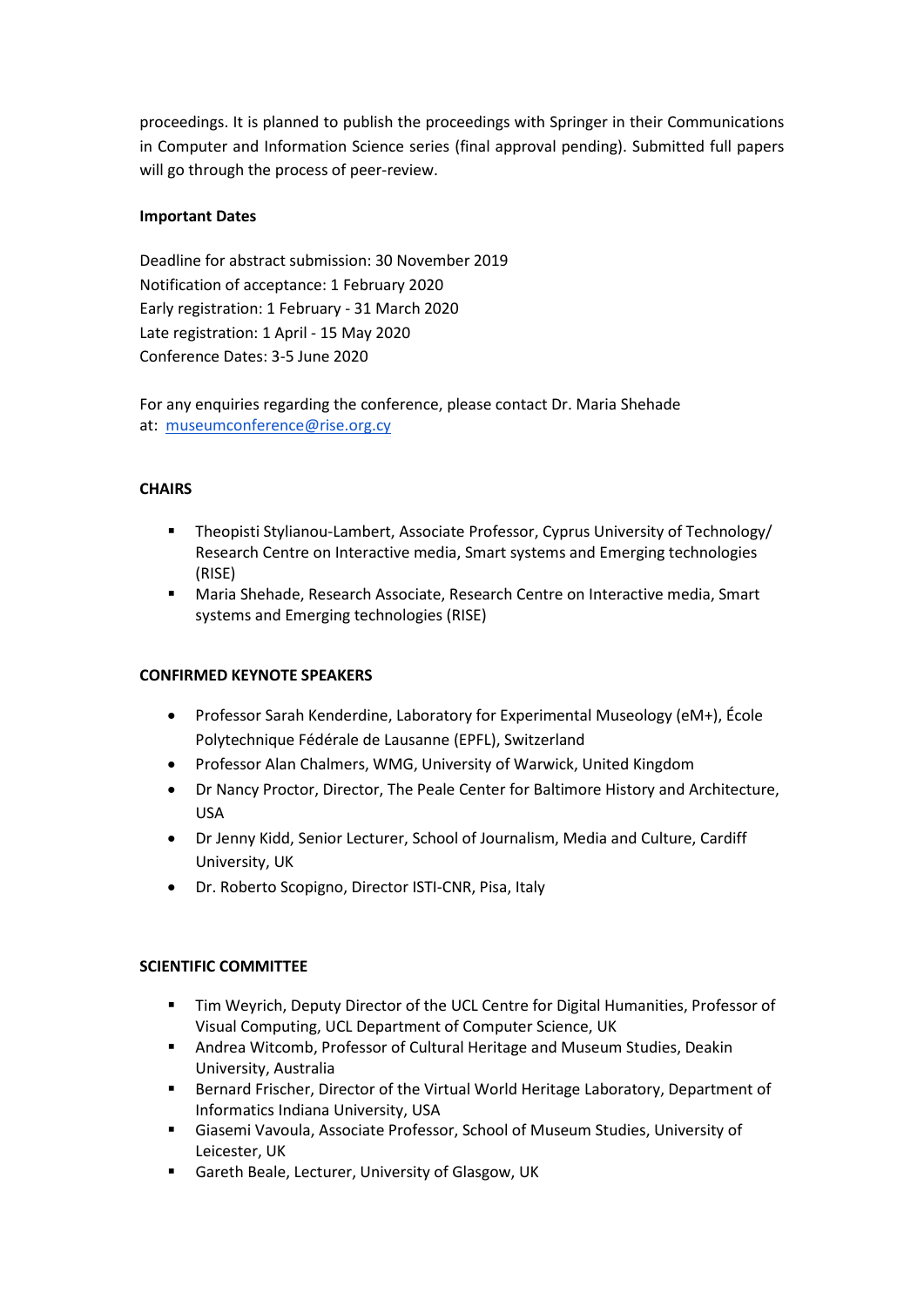- Areti Damala, Lecturer, Université Paris 8, Paris, France
- Kostas Arvanitis, Senior Lecturer, University of Manchester, UK
- Fiona Cameron, Senior Research Fellow, Western Sydney University, Australia
- Tsvi Kuflik, Professor of Information Systems, Co-chair of the Digital Humanities BSc, Information Systems department, The University of Haifa, Israel
- Haitham Eid, Associate Professor/Director, Master of Arts in Museum Studies Program, Southern University at New Orleans, USA
- Georgios Artopoulos, Assistant Professor, STARC, The Cyprus Institute, Cyprus
- Nikolas Bakirtzis, Associate Professor Director, Doctoral Program in Science and Technology in Cultural Heritage, STARC, The Cyprus Institute, Cyprus
- Elena Villaespesa, Assistant Professor, Pratt Institute, USA
- Maria Economou, Senior Lecturer, University of Glasgow, UK
- Marinos Ioannides, Director of UNESCO Chair on Digital Cultural Heritage at the Cyprus University of Technology, Cyprus
- Hannah Turner, Lecturer, School of Museum Studies, University of Leicester, UK
- Katherine Burton Jones, Director of the Graduate Program in Museum Studies, Harvard University Extension School, USA
- Stella Sylaiou, Adjunct Lecturer, Hellenic Open University, Greece
- Theopisti Stylianou-Lambert, Associate Professor, Cyprus University of Technology/ MRG leader, Research Centre on Interactive Media, Smart Systems and Emerging Technologies (RISE), Cyprus
- Maria Shehade, Research Associate, Museum Lab, Research Centre on Interactive Media, Smart Systems and Emerging Technologies (RISE), Cyprus
- Antigone Heraclidou, Research Associate, Museum Lab, Research Centre on Interactive Media, Smart Systems and Emerging Technologies (RISE), Cyprus
- Yiorgos Chrysanthou, Professor, Computer Science Department, University of Cyprus/ Research Director, Research Centre on Interactive Media, Smart Systems and Emerging Technologies (RISE), Cyprus
- Andreas Lanitis, Professor, Cyprus University of Technology/ MRG leader, Research Centre on Interactive Media, Smart Systems and Emerging Technologies (RISE), Cyprus
- Apostolos Sarris, Professor, Chair "Sylvia Ioannou" for Digital Humanities, Archaeological Research Unit (ARU), Department of History and Archaeology, University of Cyprus
- Daniela De Angeli, Research Associate, Centre for the Analysis of Motion, Entertainment Research and Applications (CAMERA), Department of Computer Science, University of Bath, UK
- Maria Roussou, Assistant Professor, Department of Informatics and Telecommunications, National and Kapodistrian University of Athens, Greece
- Kirsten Drotner, Professor, FRDAS, MAE, University of Southern Denmark / Scientific director of Our Museum
- Alan Chalmers, Professor, WMG, University of Warwick, UK
- Alexandra Bounia, Associate Professor, UCL Qatar
- Jenny Kidd, Senior Lecturer, Cardiff University, UK
- George Papagiannakis, Associate Professor, University of Crete / Adjunct Researcher, Institute of Computer Science, Foundation for Research & Technology - Hellas (FORTH), Greece
- Elena Stylianou, Associate Professor, Vice-Chair Department of Arts, Director Cultural Studies and Contemporary Arts Lab, European University Cyprus, Cyprus
- Anna Foka, Associate Professor, Scientific Leader DH Uppsala, Uppsala University, Sweden